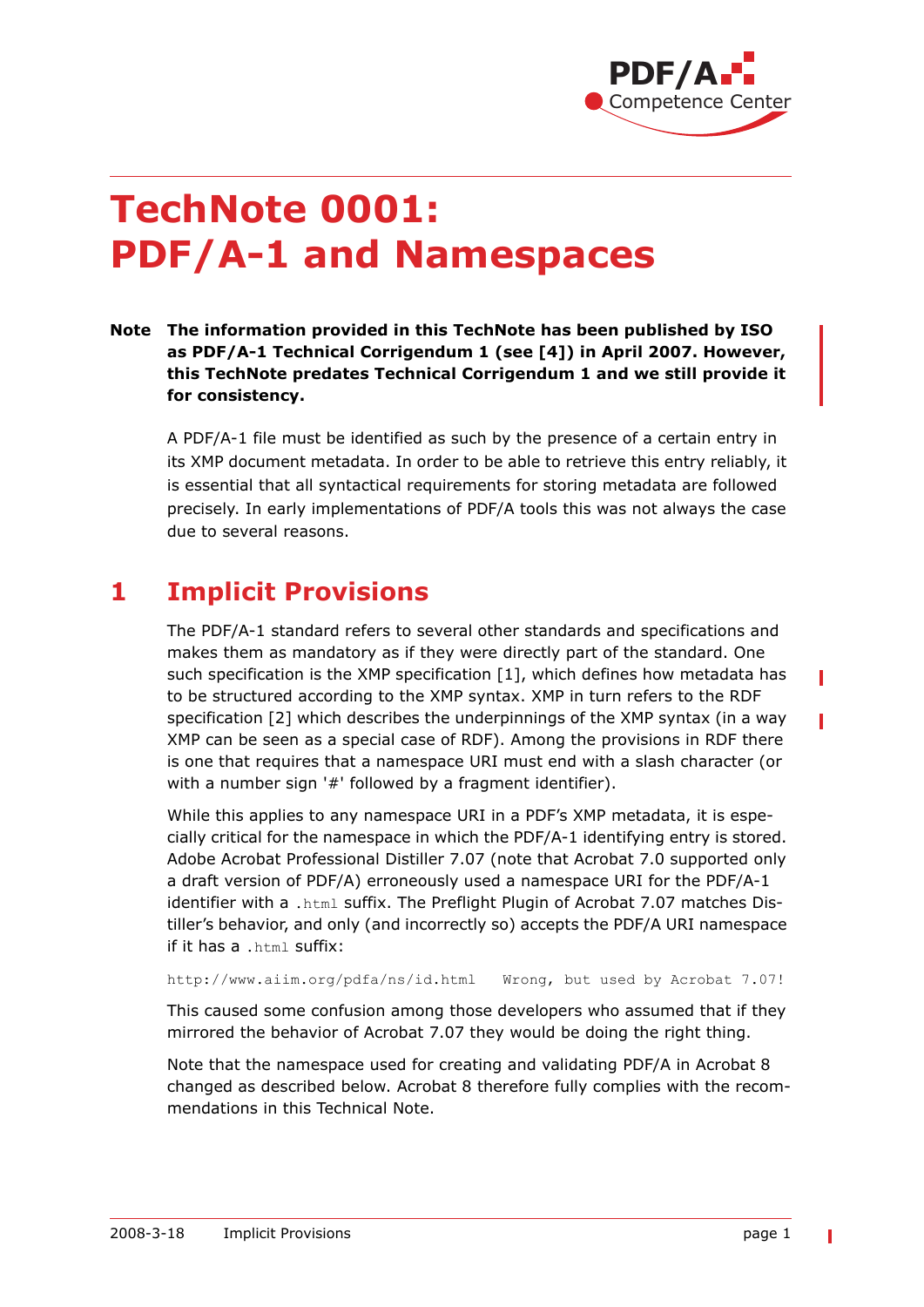

## **2 Inaccuracies in the Wording of the PDF/A-1 Standard**

The original version of ISO 19005-1, as published in October 2005, mentions the URI namespace URI for the PDF/A-1 identifying entry inaccurately and omits the trailing slash:

http://www.aiim.org/pdfa/ns/id Wrong, but published in ISO 19005-1!

This led most developers not familiar with the requirements of the underlying XMP and RDF specifications to believe that this is the way the namespace has to be written. Thus a few early PDF/A-1 creation tools produced PDF/A-1 files with PDF/A-1 namespace URIs which are incorrect.

The PDF/A committee in ISO (more precisely: TC 171, SC2, WG5) soon recognized this issue and started working on a corrigendum which addresses this and a few other inaccuracies. This corrigendum has been published in April 2007. As it is obvious that the correct way of using a namespace URI requires the trailing slash to be included in the URI, it is recommended that all PDF/A tools honor this requirement even before the corrigendum has been published. Thus the correct PDF/A-1 namespace URI must look exactly like this:

http://www.aiim.org/pdfa/ns/id/ Correct; only this should be used!

The complete XMP portion in a PDF/A-1 document's metadata which identifies the document as a PDF/A-1 file should look as in one of the two following variants (the examples indicate that the document is a PDF/A-1b file). The first variant uses the element syntax for the pdfaid entries:

```
<rdf:Description rdf:about=""
  xmlns:pdfaid="http://www.aiim.org/pdfa/ns/id/"
\rightarrow<pdfaid:part>1</pdfaid:part>
   <pdfaid:conformance>B</pdfaid:conformance>
</rdf:Description>
```
The second variant uses the attribute syntax for the pdfaid entries:

```
<rdf:Description rdf:about=""
  xmlns:pdfaid="http://www.aiim.org/pdfa/ns/id/"
  pdfaid:part="1"
  pdfaid:conformance="B"
/>
```
The PDF/A Competence Center strongly recommends to use either the element or attribute syntax for the part and conformance entries, and to avoid mixtures of both. Note that variations in the XML syntax are of course allowed, e.g. whitespace or choice of quotation characters.

П

Π